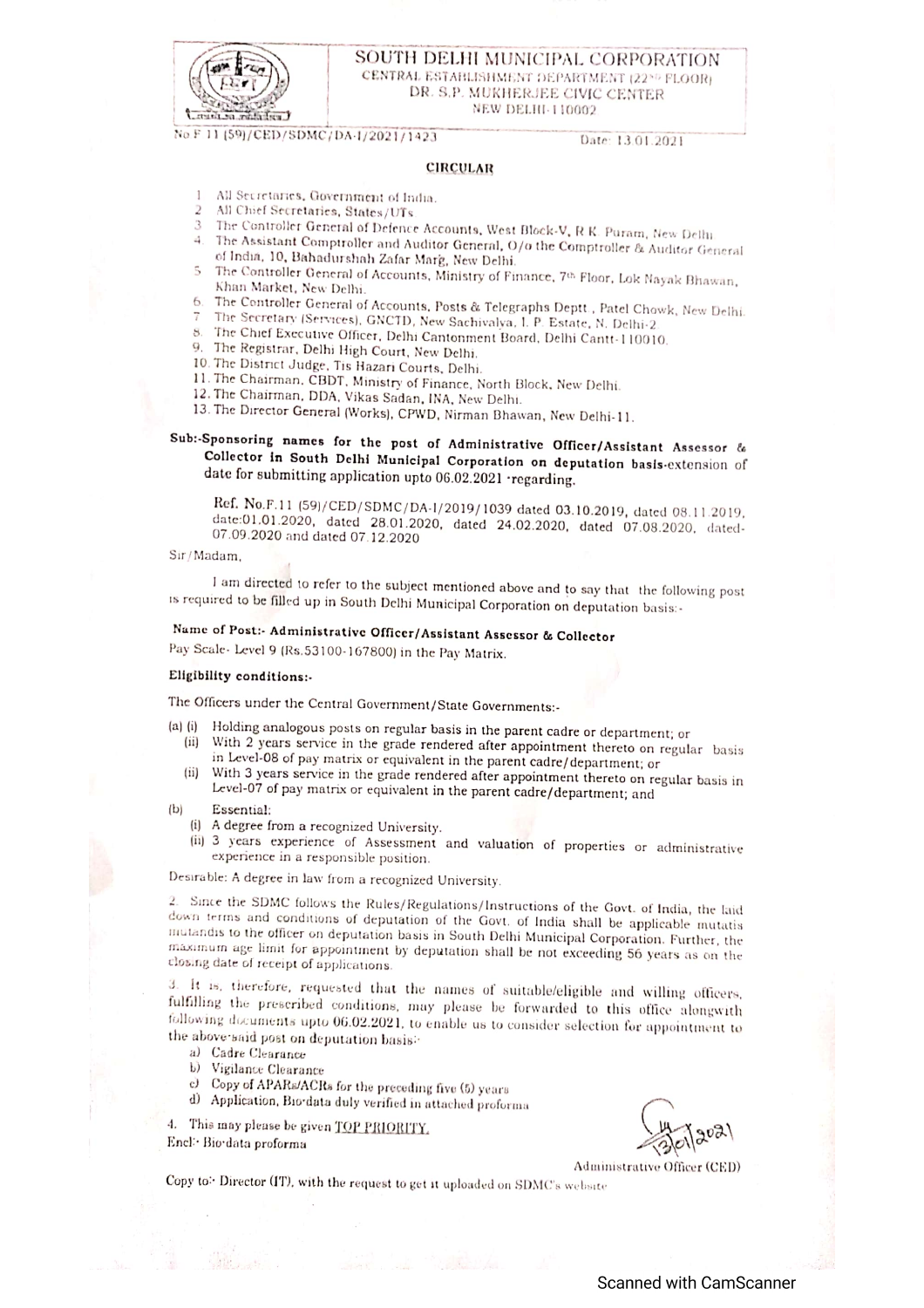| APPLICATION FOR THE POST<br>DELHI MUNICIPAL CORPORATION ON DEPUTATION BASIS. | OFIN SOUTH |
|------------------------------------------------------------------------------|------------|
| 1. Name and address in Block Letters                                         |            |
| 2. Date of Birth (in Christian era)                                          |            |
| 3. Date of retirement under Central/<br><b>State Government Rules</b>        |            |
| 4. Educational Qualifications                                                |            |
| post are satisfied (Details of given qualification)                          |            |

6.Please state clearly whether in the light  $\Box$  and the entries made by  $\Box$  of entries made by you above, you meet the requirements of the post and you are eligible as per RRs.

Details of employment, in chronological order. Enclose a separate sheet, duly authenticated by your signature, if the space below is insufficient.

| Period |    | Post held | Pay Scale/Grade Pay | Office | Nature of Duties |
|--------|----|-----------|---------------------|--------|------------------|
| From   | to |           |                     |        |                  |
|        |    |           |                     |        |                  |
|        |    |           |                     |        |                  |
|        |    |           |                     |        |                  |
|        |    |           |                     |        |                  |

Nature of present employment i.e. Adhoc or

temporary or quasipermanent or permanent.

- In case the present employment is held on
	- deputation/contract basis, please state
	- (a) The date of initial appointment
	- (b) Period of appointment on deputation/contract
	- (c) Name of the parent office/organization to which you belong
- 10. Additional details about present employment.
	- Please state whether working under: a

Central Government (b) State Govt.

- (c) Autonomous Organisation
- (d) Government Undertaking
- (e) Universities Others

 $6\c{-}A$ 

.11. Details of Pay Scale on initial appointment and subsequent promotions.